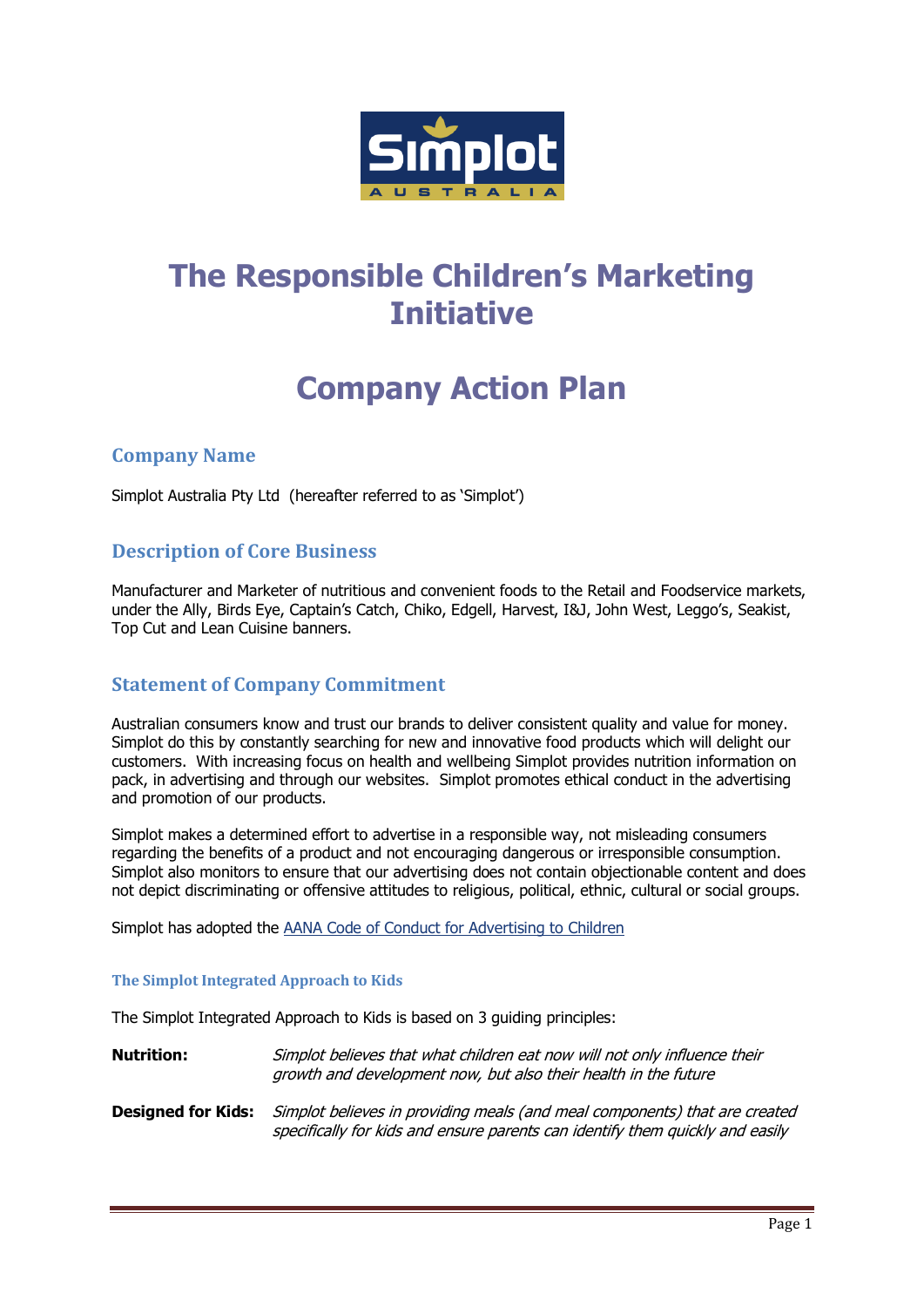**Convenience:** Simplot supports parents in their role and help them by providing food that is quick to buy, prepare and eat

Simplot employs a team of nutritionists and dieticians who advise on the ideal nutrient content for children.

# **Core Principles**

In addition to the Company Commitment outlined above, Simplot commits to meeting each of the core principles outlined in the Responsible Children's Marketing Initiative.

#### **1. Advertising Messaging**

Simplot will not advertise food and beverage products to children under 12 unless:

- 1. those products represent healthy dietary choices, consistent with established scientific or Australian government standards.
- 2. the advertising and/or marketing communication activities reference, or are in the context of, a healthy lifestyle, designed to appeal to the intended audience through messaging that encourages:
	- good dietary habits, consistent with established scientific or government criteria
	- physical activity.  $\bullet$

#### **2. Use of popular personalities and characters**

Simplot will not use Popular Personalities, program characters or Licensed characters' in advertising primarily directed to children under 12 unless such advertising complies with the messaging options set out above. This is in addition to requirements under the Children's Television Standards 2009 covering C and P periods (CTS Section 35).

#### **3. Product Placement**

Simplot will not seek nor pay for messaging in programming primarily designed for children under 12, unless those products are consistent with good dietary habits and the context of the messaging encourages a healthy lifestyle.

#### **4. Use of products in Interactive Games**

Simplot is committed to ensuring that in any interactive game primarily directed to children under 12 where Simplot's food or beverage products are incorporated into the game, the interactive game will be consistent with the healthy dietary choices under #1 above and healthy messaging under #2 above.

#### **5. Advertising in Schools**

Simplot will refrain from product related communications in primary schools, except where specifically requested by, or agreed with, the school administration for educational or informational purposes, or related to healthy lifestyle activities under the supervision of the school administration or appropriate adults.

#### **6. Use of Premium Offers**

Simplot is committed to refraining from advertising premium offers unless the reference to the premium is merely incidental to the product being advertised in accordance with the AANA code the Children's Television Standards 2009 (CTS section 33).

### **Scientific Criteria and Guidelines**

In determining which of our products are considered acceptable for advertising to children under 12, we have used the following scientific or government standards to determine that those products represent a healthy dietary choice:

NSW School Canteen Association Healthy Kids Nutrient Criteria